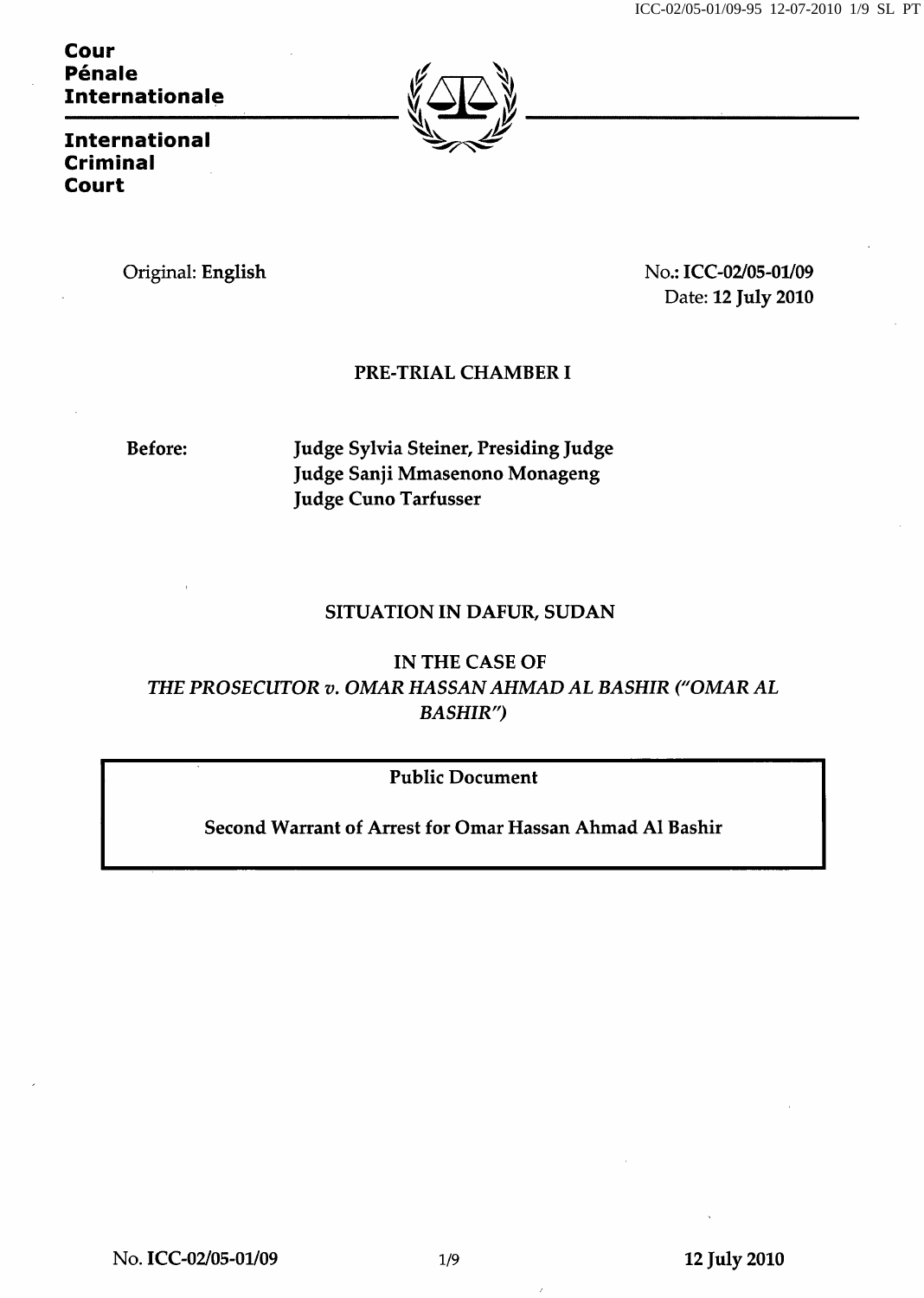Document to be notified in accordance with regulation 31 of the Regulations of the Court to:

The Office of the Prosecutor Counsel for the Defence Mr Luis Moreno Ocampo, Prosecutor Mr Essa Faal, Senior Trial Lawyer

Legal Representatives of Victims Mr Nicholas Kaufman Ms Wanda M. Akin Mr Raymond M. Brown

Legal Representatives of Applicants

Unrepresented Victims Unrepresented Applicants for Participation/Reparation

The Office of Public Counsel for Victims Ms Paolina Massidda

The Office of Public Counsel for the Defence Mr Xavier-Jean Keïta

States' Representatives **Amicus** Curiae

### REGISTRY

Registrar Ms Silvana Arbia Mr Didier Preira

Victims and Witnesses Unit Detention Section

Defence Support Section

Victims Participation and Reparations Other Section Ms Fiona McKay

 $\mathcal{L}(\mathcal{A})$  and  $\mathcal{L}(\mathcal{A})$  are  $\mathcal{L}(\mathcal{A})$  . In the  $\mathcal{L}(\mathcal{A})$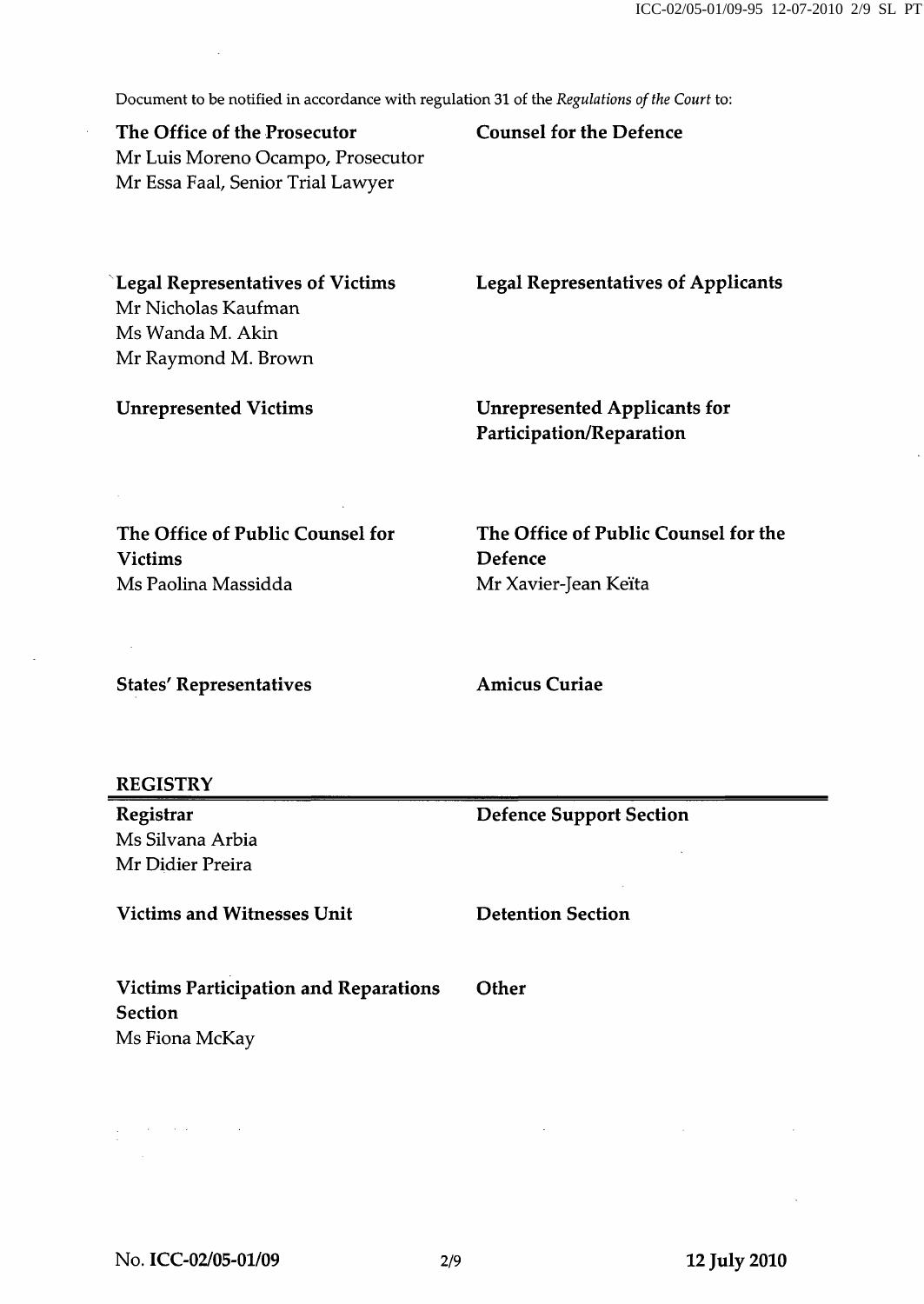PRE-TRIAL CHAMBER I of the International Criminal Court ("Chamber" and "Court" respectively);

HAVING EXAMINED the "Prosecution's Application under Article 58" ("Prosecution's Application"), filed by the Prosecution on 14 July 2008 in the record of the situation in Darfur, Sudan ("Darfur situation") requesting the issuance of a warrant for the arrest of Omar Hassan Ahmad Al Bashir (hereinafter referred to as "Omar Al Bashir") for genocide, crimes against humanity and war crimes; $^1$ 

HAVING EXAMINED the supporting material and other information submitted by the Prosecution;2

NOTING the "Decision on the Prosecution's Application for a Warrant of Arrest against Omar Hassan Ahmad Al Bashir" ("First Decision")<sup>3</sup> issued on 4 March 2009, in which the Chamber decided:

(i) to issue a warrant of arrest against Omar Al Bashir for his alleged responsibility under article 25(3)(a) of the Statute for the crimes against humanity and war crimes alleged by the Prosecution;<sup>4</sup> and

(ii) not to include the counts of genocide listed in the Prosecution's Application genocide by killing (count 1); genocide by causing serious bodily or mental harm (count 2); and genocide by deliberately inflicting conditions of life calculated to bring about the group's physical destruction (count 3) —among the crimes with respect to which the warrant of arrest was issued;<sup>5</sup>

<sup>1</sup> ICC-02/05-151-US-Exp; ICC-02/05-151-US-Exp-Anxsl-89; Corrigendum ICC-02/05-151-US-Exp-Corr and Corrigendum ICC-02/05-151-US-Exp-Corr-Anxsl & 2; and Public redacted version ICC-02/05-157 and ICC-02/05-157-AnxA.

<sup>2</sup> ICC-02/05-161 and ICC-02/05-161-Conf-AnxsA-J; ICC-02/05-179 and ICC-02/05-179-Conf-Exp-Anxsl-5; ICC-02/05-183-US-Exp and ICC-02/05-183-Conf-Exp-AnxsA-E.

<sup>3</sup> ICC-02/05-01/09-3.

<sup>4</sup> ICC-02/05-01/09-3, page 92.

<sup>&</sup>lt;sup>5</sup> Judge Anita Ušacka partly dissenting.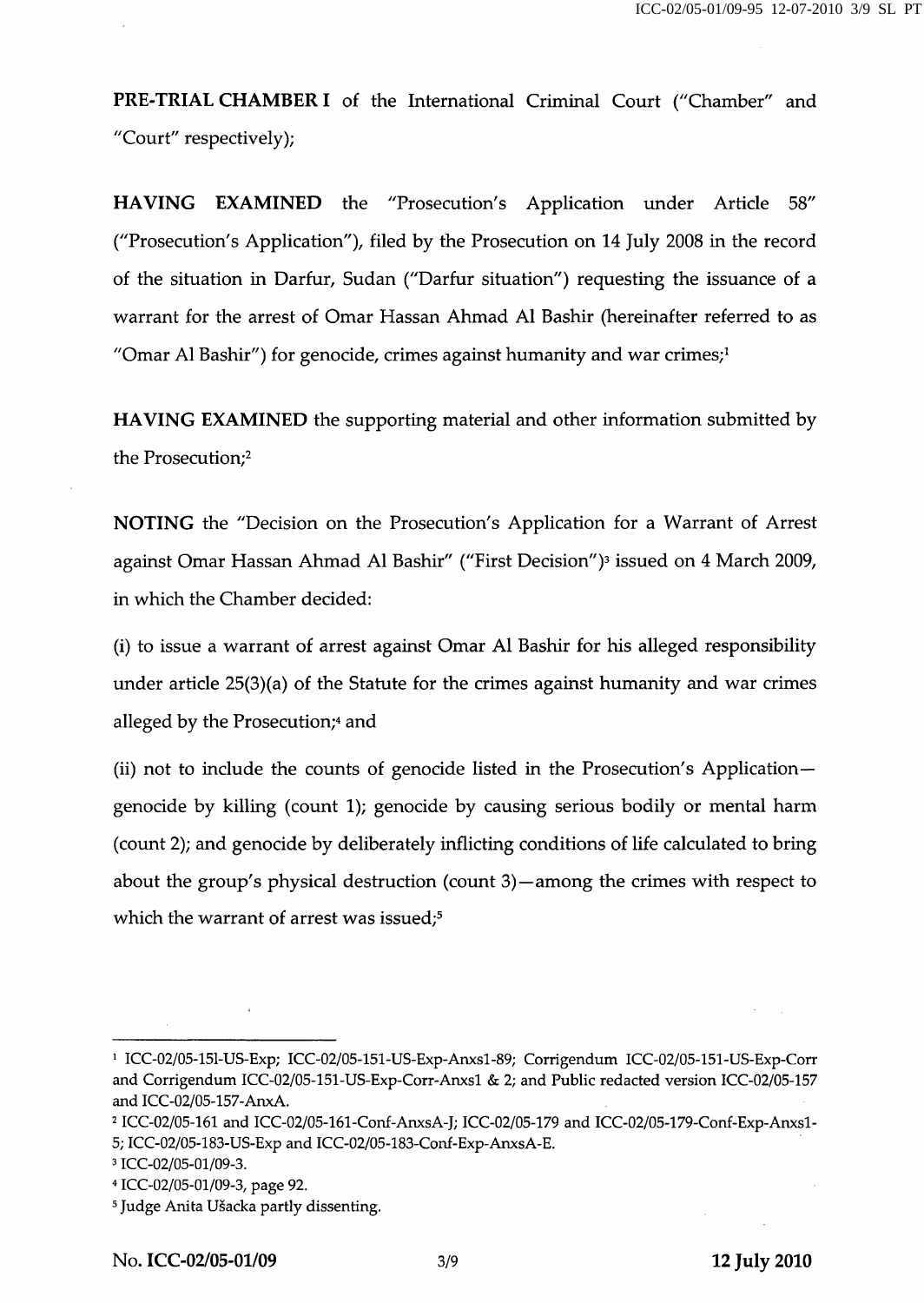NOTING the "Judgment on the Appeal of the Prosecutor against the 'Decision on the Prosecution's Application for a Warrant of Arrest against Omar Hassan Ahmad Al Bashir''' ("Appeals Decision") dated 3 February 2010, $\epsilon$  in which the Appeals Chamber reversed the First Decision to the extent that the Chamber "decided not to issue a warrant of arrest in respect of the crime of genocide in view of an erroneous standard of proof(...)",<sup>7</sup> and decided not to consider the substance of the matter<sup>s</sup> remanding it to the Pre-Trial Chamber "for a new decision, using the correct standard of  $proof$ "; $\frac{3}{7}$ 

NOTING the "Second Decision on the Prosecution's Application for a Warrant of Arrest",<sup>10</sup> ("Second Decision") in which the Chamber held that it was satisfied that there were reasonable grounds to believe that Omar Al Bashir was criminally responsible under article  $25(3)(a)$  of the Statute as an indirect perpetrator, or as an indirect co-perpetrator, for the charges of genocide under article 6 (a), 6 (b) and 6 (c) of the Statute, which were found in that decision to have been committed by the GoS forces as part of the GoS counter-insurgency campaign, and that his arrest appeared to be necessary under article  $58(1)(b)$  of the Rome Statute ("the Statute");

#### NOTING articles 19 and 58 of the Statute;

CONSIDERING that, on the basis of the material provided by the Prosecution in support of the Prosecution's Application and without prejudice to any subsequent determination that may be made under article 19 of the Statute, the case against Omar Al Bashir falls within the jurisdiction of the Court;<sup>11</sup>

<sup>6</sup> ICC-02/05-01/09-73.

<sup>7</sup> ICC-02/05-01/09-73, page 3.

<sup>8</sup> ICC-02/05-01/09-73, para. 42.

<sup>9</sup> Ibid.

<sup>&</sup>lt;sup>10</sup> ICC-02/05-01/09-94.

<sup>11</sup> As found by the Chamber in the First Decision, see ICC-02/05-01/09-3, paras. 35-45, and reiterated in the Second Decision, para. 41.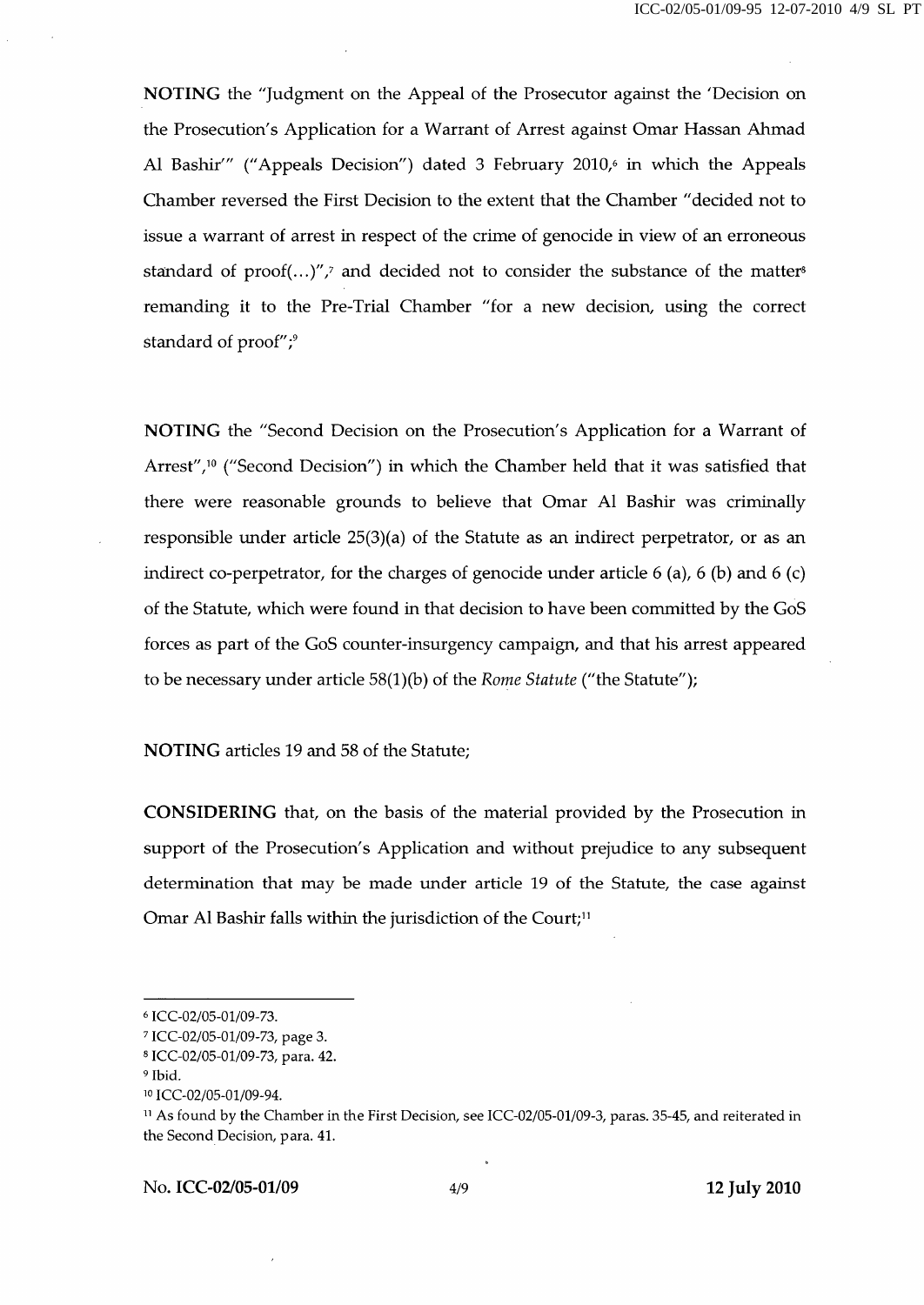CONSIDERING that, on the basis of the material provided by the Prosecution in support of the Prosecution's Application, there is no ostensible cause or self-evident factor to impel the Chamber to exercise its discretion under article 19(1) of the Statute to determine at this stage the admissibility of the case against Omar Al Bashir;<sup>12</sup>

CONSIDERING that there are reasonable grounds to believe: (i) that soon after the attack on El Fasher airport in April 2003, the Government of Sudan ("GoS") issued a general call for the mobilisation of the Janjaweed Militia in response to the activities of the SLM/A, the JEM and other armed opposition groups in Darfur, and thereafter conducted, through GoS forces, including the Sudanese Armed Forces and their allied Janjaweed Militia, the Sudanese Police Force, the National Intelligence and Security Service ("the NISS") and the Humanitarian Aid Commission ("the HAC"), a counter-insurgency campaign throughout the Darfur region against the said armed opposition groups; and (ii) that the counter-insurgency campaign continued until the date of the filing of the Prosecution Application on 14 July 2008;

CONSIDERING that there are reasonable grounds to believe: (i) that a core component of the GoS counter-insurgency campaign was the unlawful attack on that part of the civilian population of Darfur - belonging largely to the Fur, Masalit and Zaghawa groups – perceived by the GoS as being close to the SLM/A, the JEM and the other armed groups opposing the GoS in the ongoing armed conflict in Darfur; and (ii) that villages and towns targeted as part of the GoS's counter-insurgency campaign were selected on the basis of their ethnic composition and that towns and villages inhabited by other tribes, as well as rebel locations, were bypassed in order to attack towns and villages known to be inhabited by civilians belonging to the Fur, Masalit and Zaghawa ethnic groups;

CONSIDERING that there are reasonable grounds to believe that the attacks and acts of violence committed by GoS against a part of the Fur, Masalit and Zaghawa

<sup>12</sup> As found by the Chamber in the First Decision, see ICC-02/05-01/09-3, para. 51, and reiterated in the Second Decision, para. 41.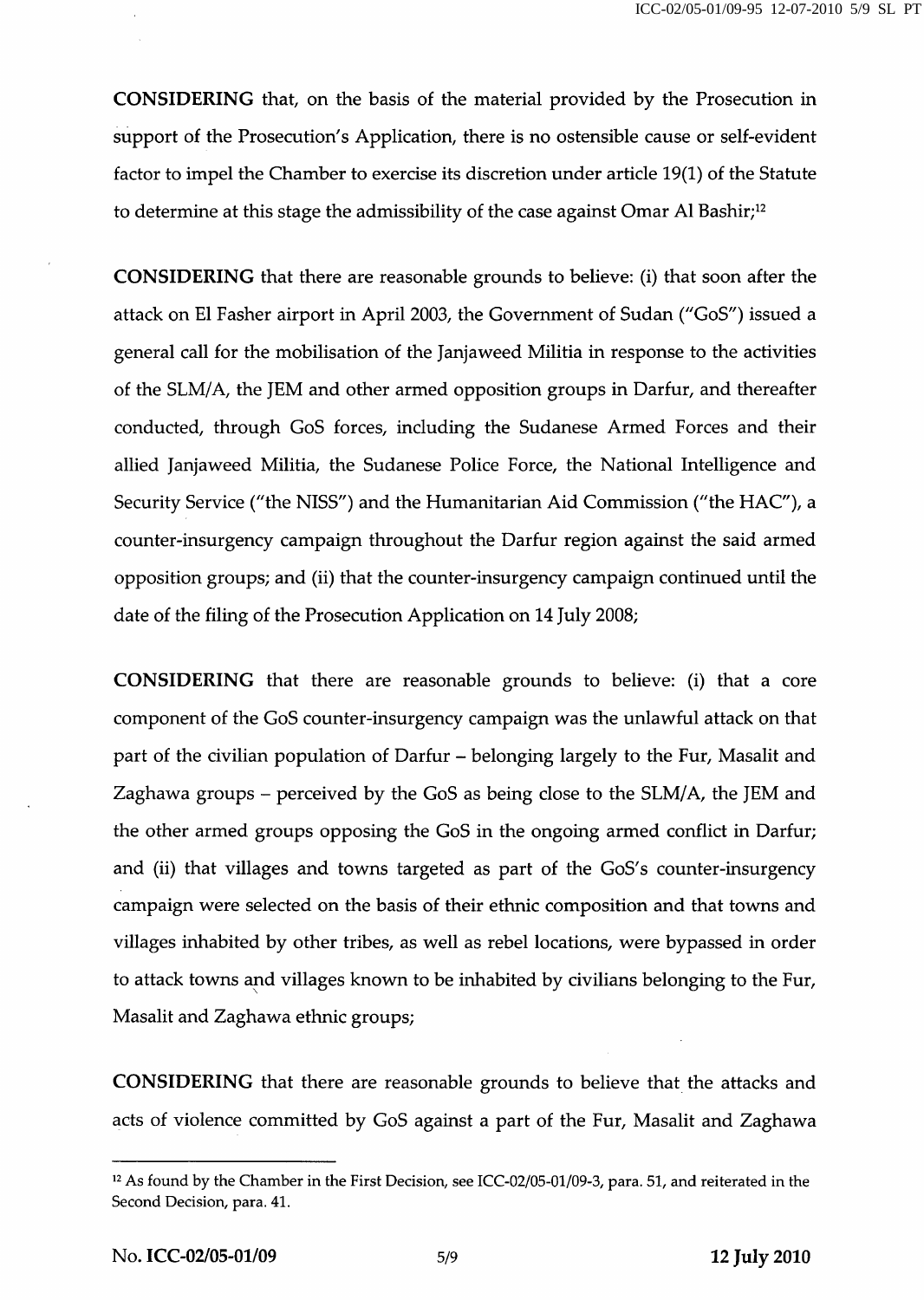groups took place in the context of a manifest pattern of similar conduct directed against the targeted groups as they were large in scale, systematic and followed a similar pattern;

CONSIDERING that there are reasonable grounds to believe that, as part of the GoS's unlawful attack on the above-mentioned part of the civilian population of Darfur and with knowledge of such attack, GoS forces subjected, throughout the Darfur region, thousands of civilians, belonging primarily to the Fur, Masalit and Zaghawa groups, to acts of murder and extermination; $13$ 

CONSIDERING that there are reasonable grounds to believe, as well, that as part of the GoS's unlawful attack on the above-mentioned part of the civilian population of Darfur and with knowledge of such attack, GoS forces subjected, throughout the Darfur region, (i) thousands of civilian women, belonging primarily to the Fur, Masalit and Zaghawa groups, to acts of rape;  $^{14}$  (ii) civilians belonging primarily to the Fur, Masalit and Zaghawa groups, to acts of torture;  $15$  and (iii) hundreds of thousands of civilians, belonging primarily to the Fur, Masalit and Zaghawa groups, to acts of forcible transfer;<sup>16</sup>

<sup>&</sup>lt;sup>13</sup> Including in *inter alia* (i) the towns of Kodoom, Bindisi, Mukjar and Arawala and surrounding villages in Wadi Salih, Mukjar and Garsila-Deleig localities in West Darfur between August and December 2003; (ii) the towns of Shattaya and Kailek in South Darfur in February and March 2004; (iii) between 89 and 92 mainly Zaghawa, Masalit and Misseriya Jebel towns and villages in Buram Locality in South Darfur between November 2005 and September 2006; (iv) the town of Muhajeriya in the Yasin locality in South Darfur on or about 8 October 2007; (v) the towns of Saraf Jidad, Abu Suruj, Sirba, Jebel Moon and Silea towns in Kulbus locality in West Darfur between January and February 2008; and (vi) Shegeg Karo and al-Ain areas in May 2008.

<sup>&</sup>lt;sup>14</sup> Including in *inter alia* (i) the towns of Bindisi and Arawala in West Darfur between August and December 2003; (ii) the town of Kailek in South Darfur in February and March 2004; and (iii) the towns of Sirba and Silea in Kulbus locality in West Darfur between January and February 2008.

<sup>&</sup>lt;sup>15</sup> Including in *inter alia*: (i) the town of Mukjar in West Darfur in August 2003; (ii) the town of Kailek in South Darfur in March 2004; and (iii) the town of Jebel Moon in Kulbus locality in West Darfur in February 2008.

<sup>&</sup>lt;sup>16</sup> Including in *inter alia* (i) the towns of Kodoom, Bindisi, Mukjar and Arawala and surrounding villages in Wadi Salih, Mukjar and Garsila-Deleig localities in West Darfur between August and December 2003; (ii) the towns of Shattaya and Kailek in South Darfur in February and March 2004; (iii) between 89 and 92 mainly Zaghawa, Masalit and Misseriya Jebel towns and villages in Buram Locality in South Darfur between November 2005 and September 2006; (iv) the town of Muhajeriya in the Yasin locality in South Darfur on or about 8 October 2007; and (v) the towns of Saraf Jidad, Abu Suruj,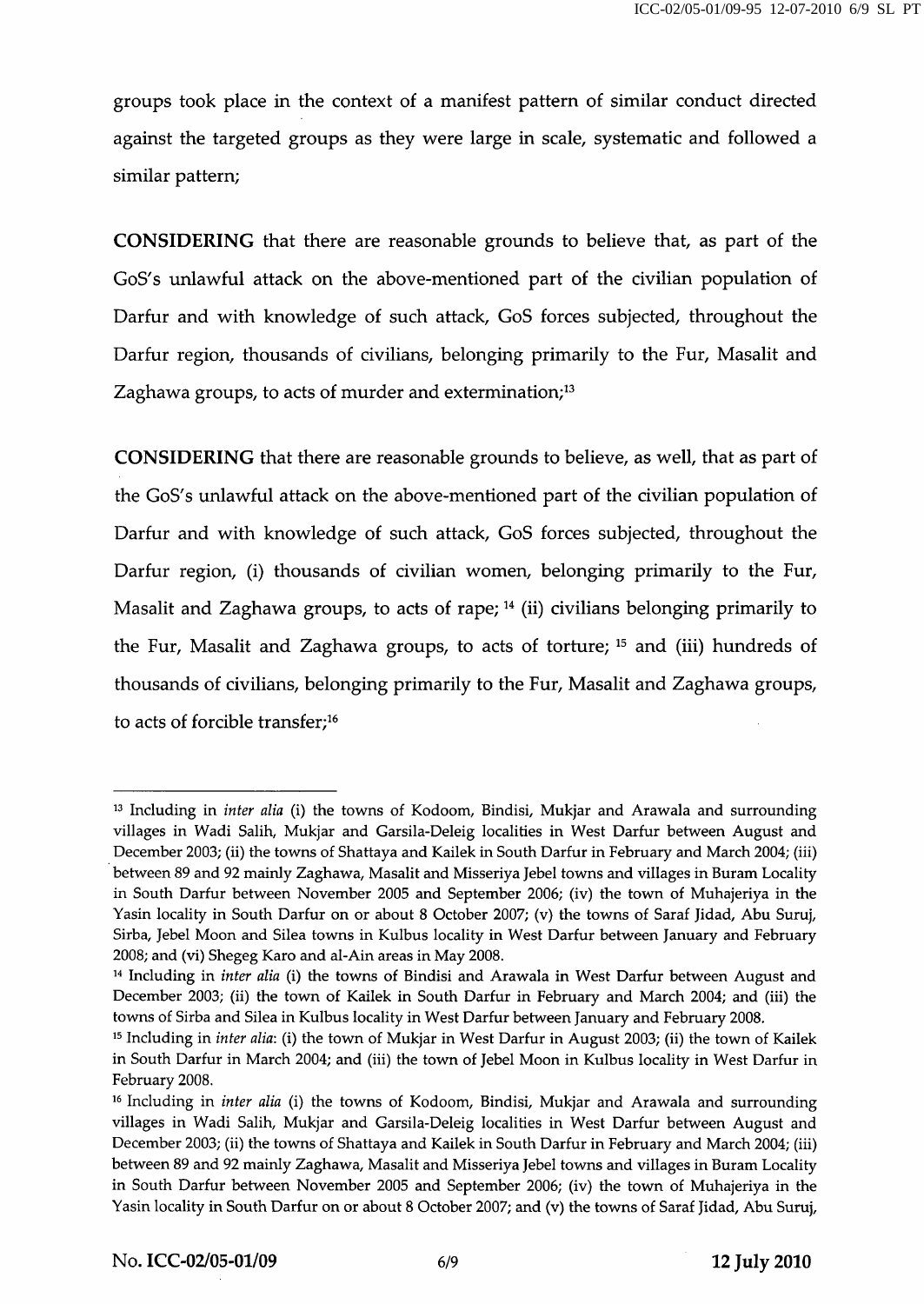CONSIDERING that that there are also reasonable grounds to believe that in furtherance of the genocidal policy, as part of the GoS's unlawful attack on the above-mentioned part of the civilian population of Darfur and with knowledge of such attack, GoS forces throughout the Darfur region (i) at times, contamined the wells and water pumps of the towns and villages primarily inhabited by members of the Fur, Masalit and Zaghawa groups that they attacked;<sup>17</sup> (ii) subjected hundreds of thousands of civilians belonging primarily to the Fur, Masalit and Zaghawa groups to acts of forcible transfer;<sup>18</sup> and (iii) encouraged members of other tribes, which were allied with the GoS, to resettle in the villages and lands previously mainly inhabited by members of the Fur, Masalit and Zaghawa groups;<sup>19</sup>

CONSIDERING therefore that there are reasonable grounds to believe that, from soon after the April 2003 attack on El Fasher airport at least until the date of the Prosecution's Application, GoS forces, including the Sudanese Armed Forces and their allied Janjaweed Militia, the Sudanese Police Force, the NISS and the HAC, committed the crimes of genocide by killing, genocide by causing serious bodily or mental harm and genocide by deliberately inflicting conditions of life calculated to bring about physical destruction, within the meaning of article 6 (a), (b) and (c) respectively of the Statute, against part of the Fur, Masalit and Zaghawa ethnic groups;

Sirba, Jebel Moon and Silea towns in Kulbus locality in West Darfur between January and February 2008.

<sup>&</sup>lt;sup>17</sup> Physicians for Human Rights, Report, Darfur Assault on Survival, A call for Security, Justice, and Restitution (Anx J44) DAR-OTP-0119-0635 at 0679 which mentions three incidents of destruction of water sources.

<sup>&</sup>lt;sup>18</sup> UN Security Council Press release, 22 April 2008 (Anx J38) DAR-OTP-0147-0859 at 0860; UN Security Council 5872 meeting, 22 April 2008 (Anx J52) DAR-OTP-0147-1057 at 1061; UNCOI Material, (Anx J72) DAR-OTP-0038-0060 at 0065; Commission of Inquiry into allegations surrounding human rights violations committed by armed groups in the States of Darfur, January 2005, Reviewed, Volume 2 (Anx 52) DAR-OTP-0116-0568 at 0604; United Nations Inter-agency Report, 25 April 2004 (Anx J63) DAR-OTP-0030-0066 at 0067; Third periodic report of the United Nations High Commissioner for Human Rights on the human rights situation in the Sudan, April 2006 (Anx J75) DAR-OTP-0108-0562 at 0570-0572, paras. 27, 35, 39, 44; United Nation Human Rights Council, Report on Human Rights Situations that require the Council's attention (A/HRC/6/19) (Anx 78) at D AR-OTP-013 8-0116 at 0145- 0146; HRW Report, They Shot at Us as We Fled, 18 May 2008, (Anx 80) DAR-OTP-0143-0273 at 0300, 0291-0296; Ninth periodic report of the United Nations High Commissioner for Human Rights. Sudan (Anx J76) DAR-OTP-0136-0369 at 0372-0374.

<sup>19</sup> Witness statement (AnxJ47) DAR-OTP-0125-0665 at 0716, para.255.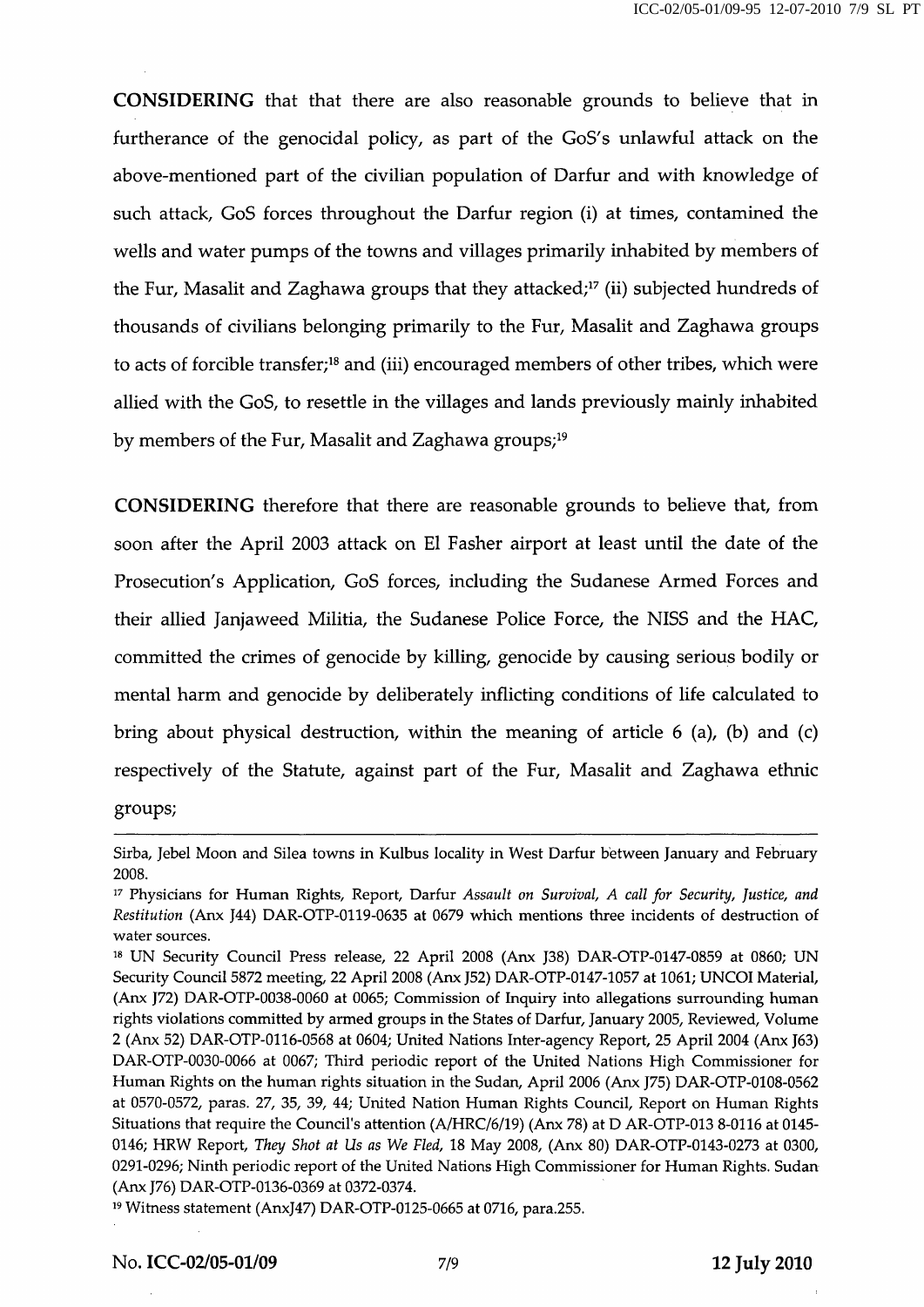CONSIDERING that there are reasonable grounds to believe that Omar Al Bashir has been the *de jure* and *de facto* President of the Republic of the Sudan and Commander-in-Chief of the Sudanese Armed Forces from March 2003 until at least the date of the Prosecution's Application 14 July 2008, and that, in that position, he played an essential role in coordinating, with other high-ranking Sudanese political and military leaders, the design and implementation of the above-mentioned GoS counter-insurgency campaign;

CONSIDERING, further, that the Chamber finds, in the alternative, that there are reasonable grounds to believe: (i) that the role of Omar Al Bashir went beyond coordinating the design and implementation of the common plan; (ii) that he was in full control of all branches of the "apparatus" of the Republic of the Sudan, including the Sudanese Armed Forces and their allied Janjaweed Militia, the Sudanese Police Force, the NISS and the HAC; and (iii) that he used such control to secure the implementation of the common plan;

CONSIDERING that, on the basis of the standard of proof as identified by the Appeals Chamber, there are reasonable grounds to believe that Omar Al Bashir acted with dolus specialis/specific intent to destroy in part the Fur, Masalit and Zaghawa ethnic groups;

CONSIDERING that, for the above reasons, there are reasonable grounds to believe that Omar Al Bashir is criminally responsible as an indirect perpetrator, or as an indirect co-perpetrator, under article 25(3)(a) of the Statute, for:

- i. Genocide by killing, within the meaning of article 6(a) of the Statute;
- ii. Genocide by causing serious bodily or mental harm, within the meaning of article 6(b) of the Statute; and
- iii. Genocide by deliberately inflicting conditions of life calculated to bring about physical destruction, within the meaning of article 6(c) of the Statute;